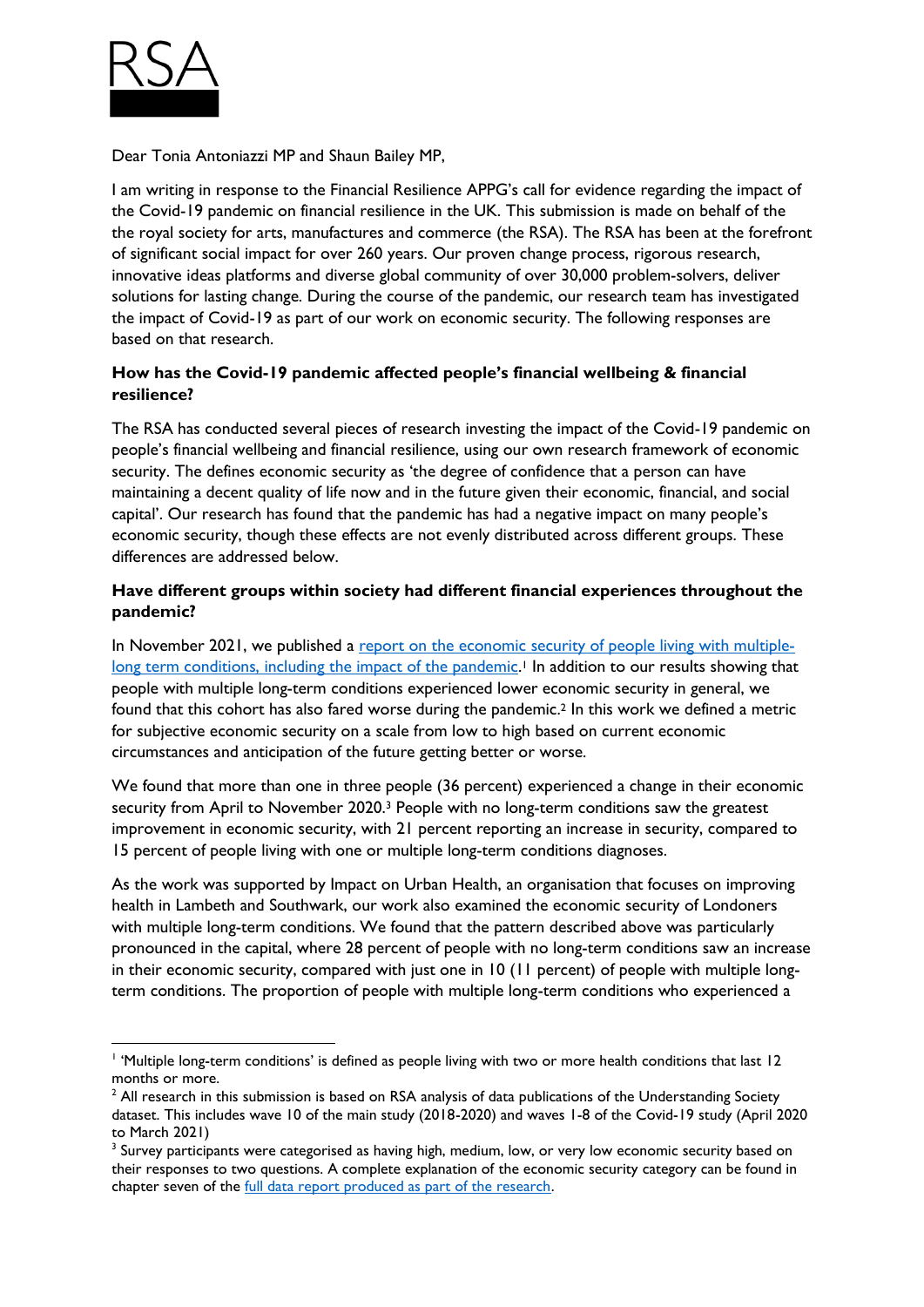decline in economic security in London is twice that of people with no long-term conditions (18 percent compared to nine percent).

We also analysed how confident people felt about paying their bills in the three months following on from being surveyed. Among people who have experienced a decrease in economic security during the pandemic, people with multiple long-term conditions are the least confident that they will be able to pay their bills in the next three months. In this cohort, 8 percent of people with multiple long-term conditions reported that it is quite or very likely they will be unable to pay their bills in the next three months. This is double the average of 4 percent and 5 percentage points higher than the figure for people with no long-term conditions (3 percent).

We also examined how furlough impacted different groups. At the national level, people with multiple long-term conditions were furloughed at a lower rate than people with no long-term conditions. Among those employed in April 2020, 22 percent of people with multiple long-term conditions had been furloughed in any previous survey month, compared to 27 percent of people with no or one long-term conditions. This may be related to how jobs were affected by the order to work from home where possible. People with multiple long-term conditions also work disproportionately in the health and social care sector, where workers have been working more rather than less during the pandemic.

## **Have there been differences by age, gender, ethnicity, housing tenure and region?**

In ['Social Security'](https://www.thersa.org/reports/social-security), research from the RSA supported by Clarion, the UK's largest provider of social housing, we explored how the pandemic has affected the economic security of people in different housing tenures. We have found that renters in general have seen a sharper decline in economic security than owner occupiers. 20 percent of social renters and 20 percent of private renters experienced a decline in economic security from April 2020 to March 2021, compared to 17 percent of owner occupiers. Perhaps surprisingly, a greater proportion of renters also saw an increase in their economic security. 29 percent of private renters and 23 percent of social renters saw an improvement in this timeframe, compared to 19 percent of owner occupiers. This is likely the result of a greater degree of stability and financial resilience on the part of owner occupiers, which allowed them to experience a period of flux without seeing a change, either positive or negative, in their economic security.

We also found that the type of work that social renters engaged in was less flexible than other tenures with regard to working arrangements. More than three-quarters of social renters (77 percent) did not see a change in their working from home patterns in March 2021 (a time at which the government advised working from home where possible) as compared to February 2020, the month prior to the widespread outbreak of the novel coronavirus in the UK. In contrast, half (51 percent) of owner occupiers and 59 percent of private renters saw no change in the frequency of their working from home in that period. Just one in five (21 percent) of social renters were able to work from home more regularly in March 2021 than just before the start of the pandemic, compared to 44 percent of owner occupiers and 35 percent of private renters. Among social renters who never worked from home before the pandemic, more than eight in ten (83 percent) never did so in March 2021. Among the comparable cohort of owner occupiers, just 63 percent continued to never work from home, with the figure for private renters being 75 percent.

This data indicates that social renters have less flexibility in their work patterns and were disproportionately unlikely to be able to shield from the effects of Covid-19 during the pandemic. Though the primary consequences of this are medical, there is also a financial dimension. A period of isolation associated with Covid-19 infection has a greater impact on the income of a social renter, as they are more likely to be forced to not work, even if feeling able to do so. Social renters are also disproportionately employed in low pay work where sick provision is worse. As such, having Covid-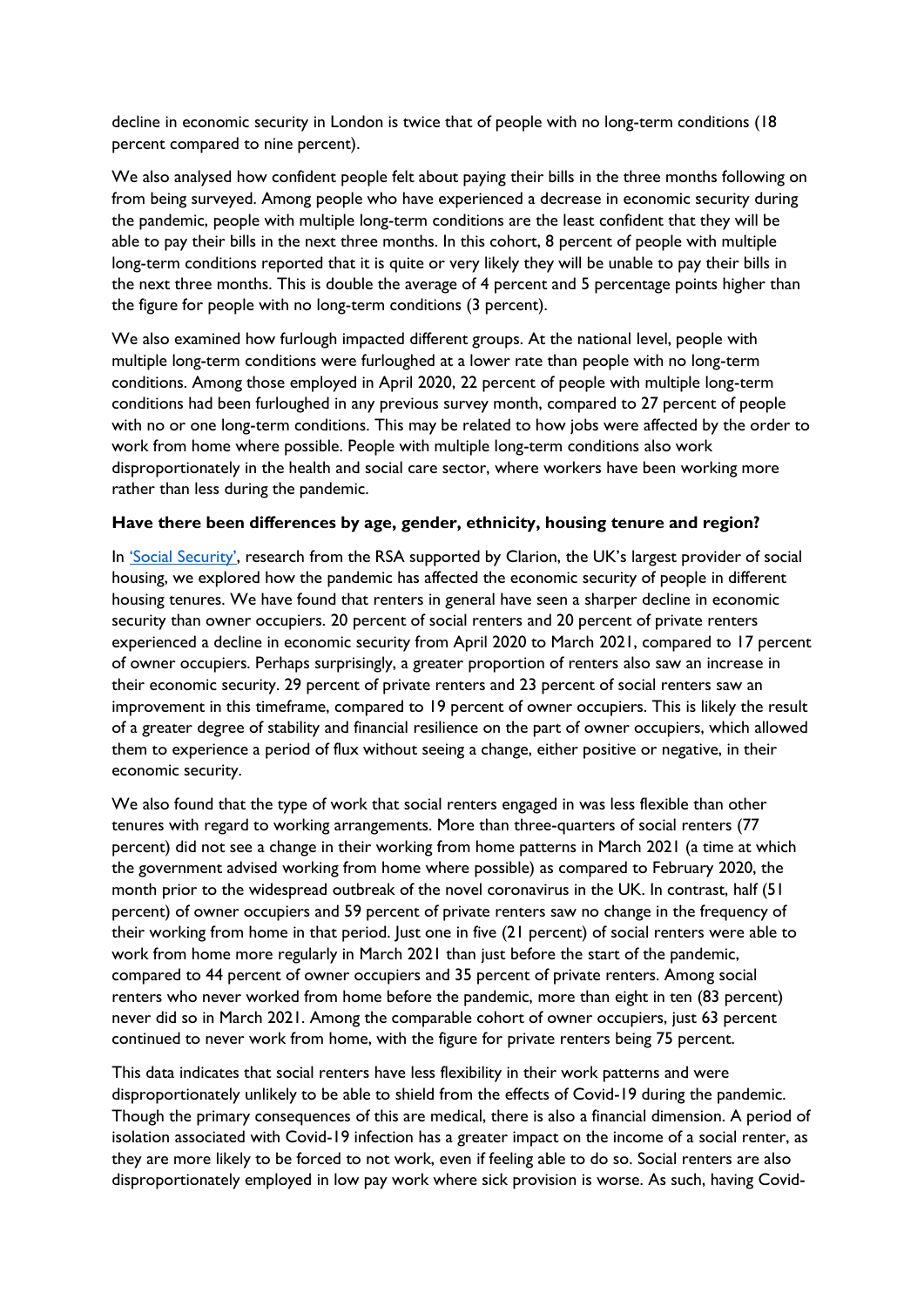19, even when not medically serious, has great potential to harm the financial situation of social renters to a greater degree than other tenures.

In 'The cost of [independence'](https://www.thersa.org/globalassets/_foundation/new-site-blocks-and-images/reports/2022/01/cost_of_independence.pdf), the RSA explored experiences of economic security amongst young people aged 16-24. Based on original survey data captured in September 2021, the report highlights the scale and nature of economic security amongst young people 18 months into the Covid-19 pandemic.

We found that almost half of young people (47 percent) were in a precarious financial situation. This includes young people who are only just able to or not able to make ends meet each month, or that their financial situation is too volatile to say. Older young people within this group are more likely to be in a precarious financial situation, with 57 percent of 22-24 year olds reporting precarity compared to 38 percent of 16-18 year olds.

We find that for young people reliant on Universal Credit precarious is even more widespread, with 79 percent of young people in receipt of Universal Credit reporting financial precarity. Our fieldwork spanned the week where the £20 uplift to Universal Credit was removed.

Our analysis finds inequalities within young people. We find that young males are more likely to be financially precarious compared to females (53 percent compared to 43 percent) and that Black young people are more likely to be financially precarious than any other ethnic background, with 70 percent reporting financial precarity.

## **What policy changes would improve people's financial resilience, in light of the pandemic?**

Across our work we recommend a shift towards policy design that centres the experiences of those living precariously or experiencing economic security. This includes co-design with those affected by policy change. More specifically, our reports make recommendations to support the groups under enquiry in our research.

As a result of our research into the economic security of people with multiple long-term conditions, we made a series of recommendations to national and local government, employers and integrated case systems. These are:

- 1. To provide tailored support on economic security for those managing a long-term condition diagnosis, integrated care systems, in partnership with local authorities and job centres and other stakeholders, should establish local economic security hubs. These hubs should include key workers for people managing a diagnosis and operate on a prescription model.
- 2. To ensure that a need for flexibility at work does not undermine economic security, national government should expand eligibility for, and increase the level of, statutory sick pay.
- 3. To support the needs of people with multiple long-term conditions in work and expand the suitability of employment options for those looking for work, local authorities should encourage employers to specifically support those living with long-term conditions with a commitment to health inclusivity for employers.
- 4. The Department for Work and Pensions must create a safety net that better supports people living with long-term conditions by reforming Universal Credit, Housing Benefit and Carer's Allowance. This should include a reversal of the cut to the £20 Universal Credit uplift.
- 5. With a view to exploring a new model of state support based on stabilising incomes and building security in the future, local authorities, with support from national government, should explore a Universal Basic Income (UBI) trial with a specific focus on health and wellbeing outcomes and those living with multiple long-term conditions. A UBI would make a single monthly payment available to all residents, removing complexity and conditionality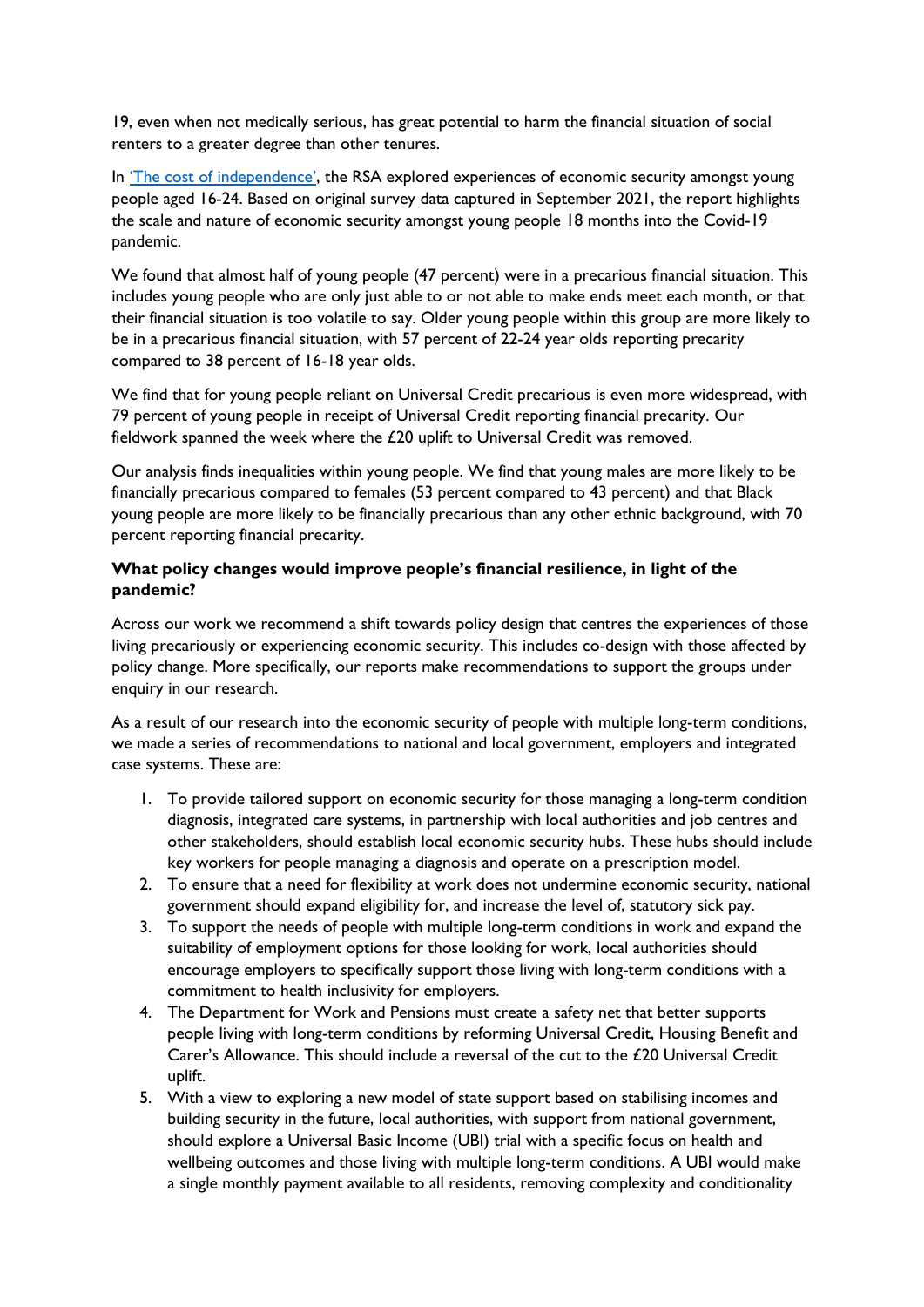withing the benefits system whilst maintaining additional support for specific groups including those living with disabilities. A trial in England would be the first of its kind.

6. National government must ensure that any recovery plan from Covid-19 includes a specific consideration of those living with multiple long-term conditions. This should include a risk assessment as furlough comes to a close and an inclusive design for the 'Plan for Jobs'.

In our work on economic security and social housing, we make the following recommendations:

- 1. We recommend the UK Government implement an extended model of social housing support, Social Housing Plus. Social Housing Plus requires and supports local stakeholders, including housing association and existing service providers, led by the local authority, to work together to ensure all social renters are able to locally access the services they need to improve their economic security. Social Housing Plus is therefore a guarantee to all social renters that they will have access to a range of extra support services, beyond the bricks and mortar of their home.
- 2. We recommend that the Government should provide a more comprehensive offer of maintenance grants and bursaries for adult learners in the social sector, as part of the lifetime skills guarantee. Specifically, we recommend replacing Government Lifelong Loan Entitlements to support engagement in the Lifetime Skills Guarantee with a grant. This should reduce barriers to participation in upskilling and support social renters – and others – to engage with training opportunities.
- 3. We recommend that the government should be clearer, and set more ambitious targets, to grow the social housing stock in England.
- 4. To best guarantee a success of Social Housing Plus we again recommend that a form of Universal Basic Income should be trialled across 5-10 local authorities, with some local authorities with a high number of social renters selected to understand the benefits. This would specifically support social renters who are more likely to be in receipt of multiple benefits.

In our work on young people's economic security we make three recommendations for shifts in our national policy, each of which signals to a reframing of how we approach policy. We recommend:

1. Policies that recognise and respond to the changing needs of young people as they move into adulthood.

Our survey findings highlight an intensification of financial precarity as young people grow up, pointing to a need to further disaggregate the group of 'young people' so that we might understand and address their needs at different ages and transition points. Policy must go beyond thinking about young people at static points in time, and instead respond to their changing needs as they prepare for, and take steps into, adulthood. It must also address disparities in economic security between young people and respond to the needs of those who are more vulnerable to it at different moments.

- 2. Pro-young people policies that support economic security and don't discriminate against young people compared to those older than them. Our survey findings highlight a lack of economic security for a significant proportion of young people. We also spotlight recent policy decisions – lower levels of minimum wage, Universal Credit, and other benefits such as Housing Allowance – that restrict the financial safety net available to young people. Policy must provide effective safety nets that actively support young people's economic security, rather than overlooking or disadvantaging them based on age.
- 3. Long-term policies that protect and promote young people's economic security in the future.